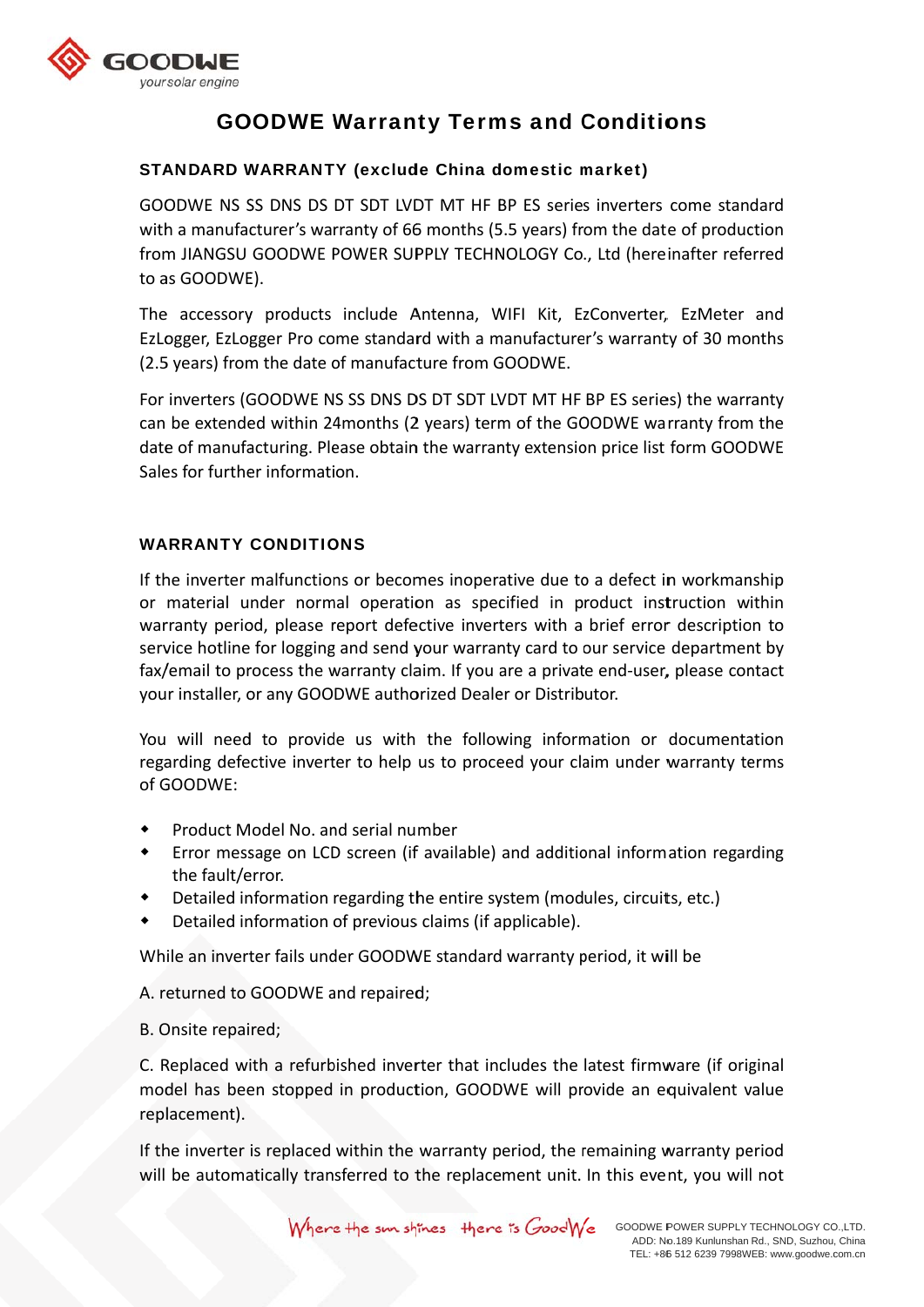

receive a new certificate, as this replacement will be registered by GOODWE. In any event, we provide a full one-year warranty on all replacement devices regardless of whether the original warranty is still valid.

Purchase invoices should be properly kept for further warranty claim. For return transportation of inverters or components, it must be packed in their original or equivalent packaging. GOODWE keeps the right to arrange the warranty service by using third parties for performing warranty works.

GOODWE standard warranty includes the cost to GOODWE for work and material to regain inverter functioning. All other cost that includes transportation, travelling and accommodation cost of GOODWE personnel as well as costs of your own staff is not covered in the standard warranty. Furthermore, claims for compensation for direct or indirect damages arising from the defective inverter are not covered by standard warranty.

### **Warranty Exception**

The following circumstances may cause inverters be defective, it will not be covered by GOODWE's standard warranty:

- Product warranty period is expired (excluding additional agreements of warranty extension).
- Faults or damages due to operations against GOODWE instructions, installation  $\bullet$ and maintenance requirement. Such as mounting distance, air, waterproof plug.
- Disassembly, repair or modification by non GoodWe authorized person.
- $\bullet$ Faults or damages due to unpredictability factors, man-made factors, or force majeure. Such as stormy weather, flood, lightning, overvoltage, pests and fire etc.
- Product modified, design changed or parts replaced not approved by GOODWE.
- Vandalism, engraving, labels, irreversible marking or contamination or theft.
- Normal wear and tear.
- $\blacklozenge$ Failure to comply with the safety regulations (VDE standards, etc.).
- Faults or damages caused by other reasons not related to product quality  $\bullet$ problem.
- The defect is caused during transportation.
- The rust appeared on inverter's enclosure caused by hash environment.

### **SERVICE AFTER WARRANTY EXPIRATION**

For products which are out of warranty, GOODWE charges an on-site service fee, parts, labor cost and logistic fee to end-user which can be any/all of: